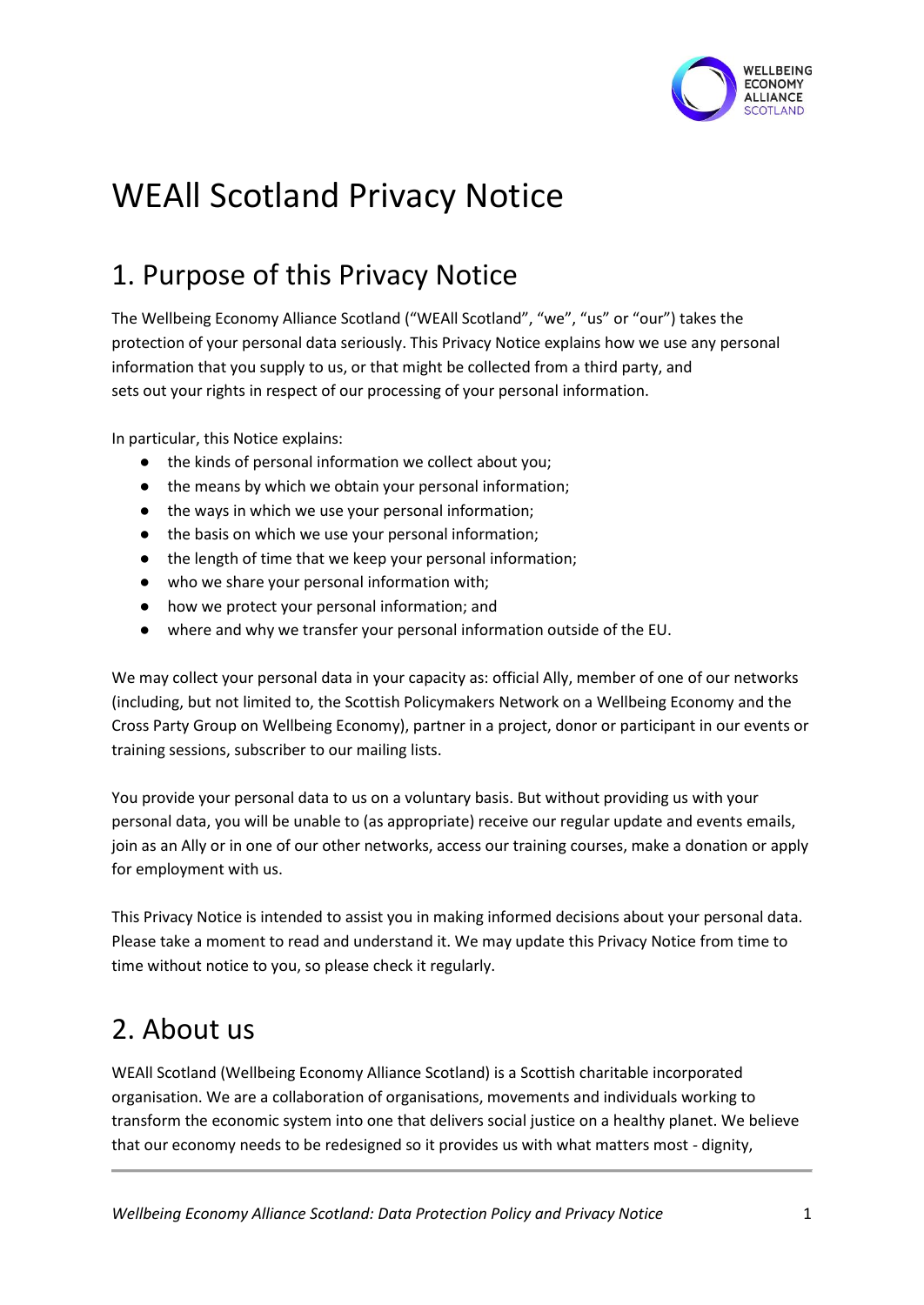

connection, nature, fairness and meaningful participation. We collaborate with a growing network of Allies across Scotland to drive change by changing the narrative, driving collaboration and advocating for wider policy change.

WEAll Scotland is the Scottish hub of the global Wellbeing Economy movement. The global movement is coordinated by the Wellbeing Economy Alliance [\(https://weall.org/\)](https://weall.org/). WEAll Scotland both legally and operationally a separate organisation from the global Wellbeing Economy Alliance, but we work closely together to achieve our goals.

WEAll Scotland is the data controller responsible for your personal information. We are registered in Scotland under charity number SC049174. Our registered address is 60 Duddingston Park, Edinburgh EH15 1JY.

# 3. How we collect your personal information

We may collect your personal information in the following ways:

#### (1) When you give it to us DIRECTLY

You may give us your personal data in various ways, including when you apply to join as an Ally, join one of our other networks, opt-in to receive our update emails on our general work or on specific projects, when you apply to participate in our events, when you share information on our Allies platform (currently a Slack channel), when you share information about our work on Facebook, Twitter and/or via email, when you contact us by phone, email or post, and/or when you donate money to us.

Please note that our website [\(https://wellbeingeconomy.org/scotland\)](https://wellbeingeconomy.org/scotland) is administered by the Wellbeing Economy Alliance. We receive your information if you sign up to our mailing list on the website or fill out the contact form. Any other information collected by the website is processed only by the Wellbeing Economy Alliance. You can find their Privacy Policy here: <https://wellbeingeconomy.org/privacy-policy>

#### (2) When you give it to us INDIRECTLY

Your information may be shared with us by others including our strategic partners (including, among others, the (global) Wellbeing Economy Alliance), Allies and members of our other networks, business contacts, sponsors and supporters of our organisation. Your information will also be provided to us when you follow us or otherwise interact with us on or via Twitter, when you like and/or join a Facebook managed by us or interact with us in other ways on or via Facebook.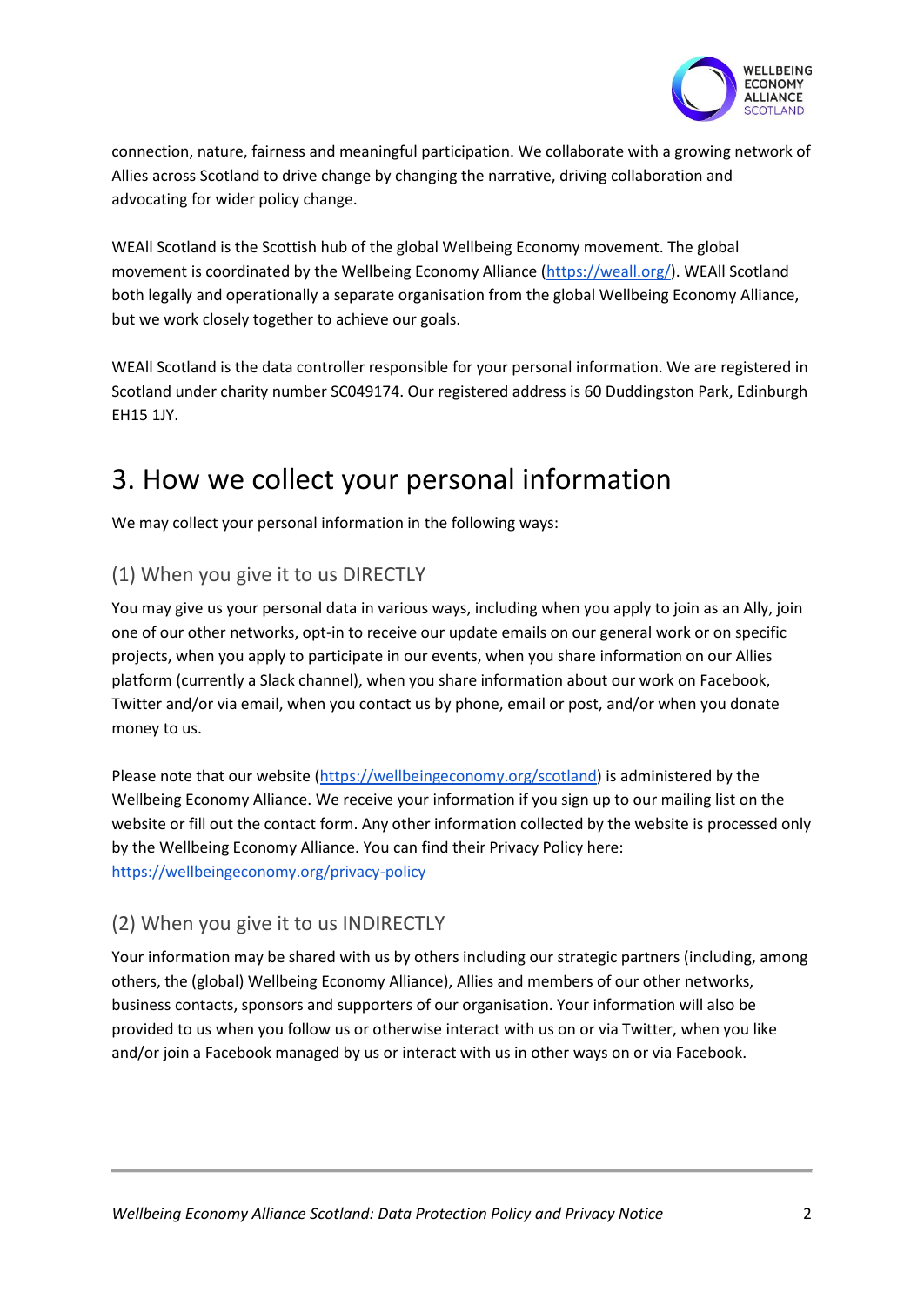

### (3) When you give permission to OTHER ORGANISATIONS to share it or it is AVAILABLE PUBLICLY

We may combine information you provide to us with information available from external publicly available sources. Depending on your privacy settings for social media services, we may also access information from those accounts or services. We use this information to gain a better understanding of our audience and to improve our communications, network facilitation, training and fundraising activities.

# 4. What information do we collect?

We may collect, store and use the following kinds of personal data:

- your name and contact details, including physical address, telephone number and e-mail address, and social media identity
- financial information, such as payment-related information, including bank details or debit/credit card details
- the information you add to your profile on our Allies' platform (currently a Slack Channel), and the posts you make on the platform, including reactions to other people's posts.
- other personal information we receive in the course of working with you, including details of why you have decided to contact us/join as an Ally/attend one of our events, details of events you have attended and your contributions during events, details of topics/areas of interest to you, responses to surveys you have completed, equal opportunities monitoring information and information about any health and disability-related requirements
- marketing information, including information about the services you use, services and products of interest to you or any marketing and/or communication preferences you give; and/or any other information shared with us as per paragraph 1 above.

#### Do we process special categories of personal information?

Applicable law recognises certain categories of personal information as sensitive and therefore requiring more protection, including health information, ethnicity, trade union membership, religious beliefs, sexuality, and political opinions. We collect this type of data in the following circumstances:

- for our Allies application process, to monitor equal opportunities and the accessibility of our services;
- to ensure our provision is sensitive to health needs of participants;
- in the interests of positive action / anti-oppression, where we're running opportunities with limited places, if several candidates match our criteria equally, we may use this data to prioritise applications from members of underrepresented groups;

In other limited cases, we may collect sensitive personal data about you. We only collect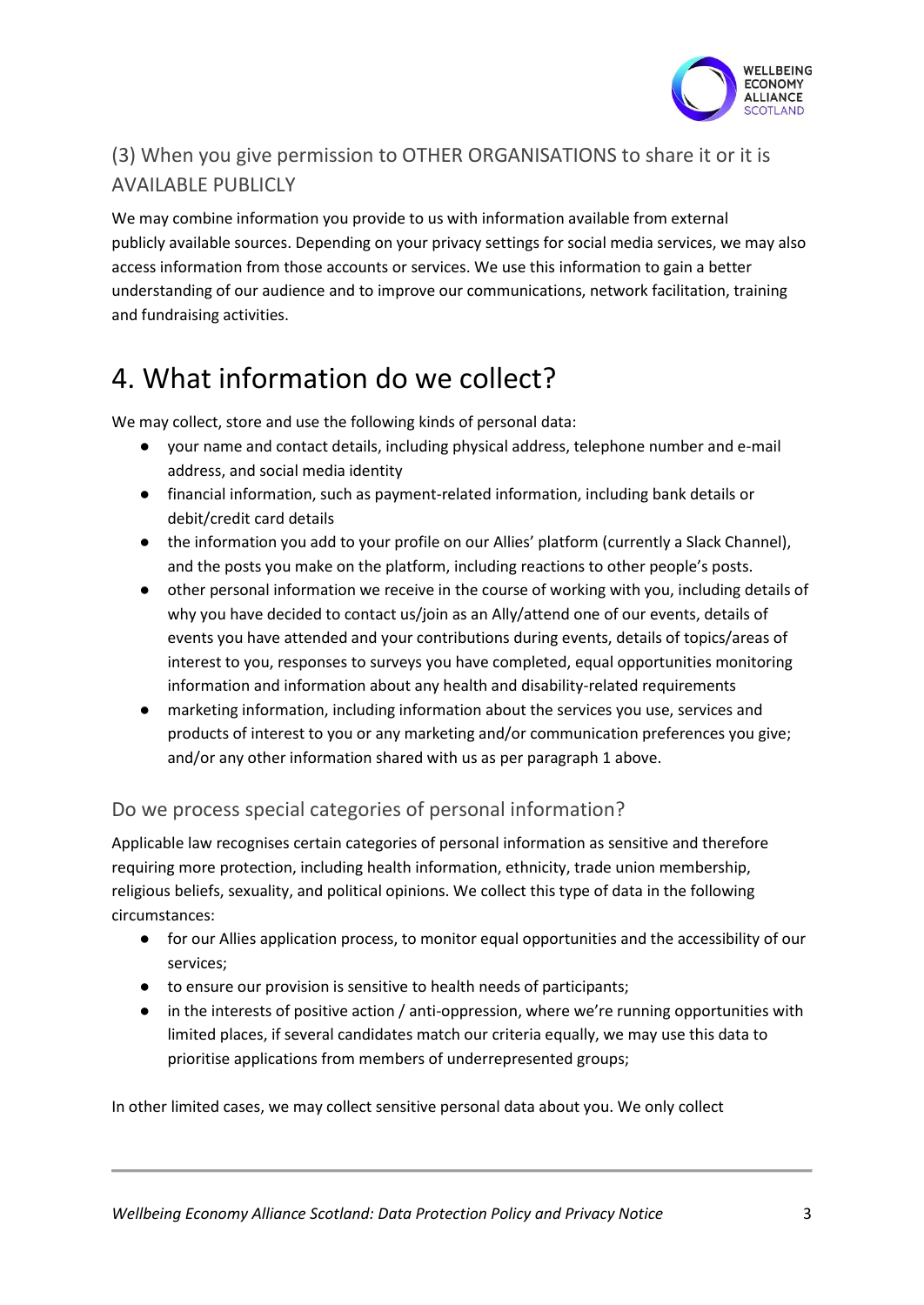

sensitive personal data if there is a clear reason for doing so; and only do so with your explicit consent.

# 5. How and why will we use your personal data?

We may use your personal information to:

- 1. Manage and administer our relationship with you, including providing you with services (such as enabling participation in our Allies network or other networks, projects, events and training), products and information you have requested,
- 2. Market our services, including sending you information about our projects, events, trainings, and any other information, products or services that we provide. We may do this by using marketing tools, such as Facebook marketing and by using personalisation to tailor and enhance your experience of our communications;
- 3. Administer payments;
- 4. Conduct research and data analysis into the impact of our work;
- 5. Deal with enquiries and complaints made by or about you relating us;
- 6. Deliver or administer events, projects, products, and information;
- 7. To carry out financial management and controls, including processing financial transactions and maintain financial controls; prevent fraud, misuse of services and money laundering; enforce legal claims; and report criminal acts and comply with law enforcement agencies;
- 8. Audit and/or administer our financial accounts and conduct other statutory reporting and regulatory compliance;
- 9. Maintain an Allies database, membership databases for other networks, and suppression lists;
- 10. Conduct member and supporter research;
- 11. Meet any other of our legal, regulatory and risk management obligations.

#### Using our services

If you apply to join as an Ally, join one of our networks or participate in one of our projects or events, then we will process your personal information in order to provide that service to you and to monitor the effectiveness and reach of our services as described above.

We use Google G-suite applications and Monday.com to store and process your data, including, but not limited to Gmail, Gdrive, Google documents, Google Forms and Google contacts. You can check Google's Privacy Policy here: <https://policies.google.com/privacy?hl=en> And Monday.com's Privacy Policy here: <https://monday.com/l/privacy/privacy-policy/>

We use MailChimp to administer our core mailing list. You can find MailChimp's Privacy Policy here: <https://www.intuit.com/privacy/statement/>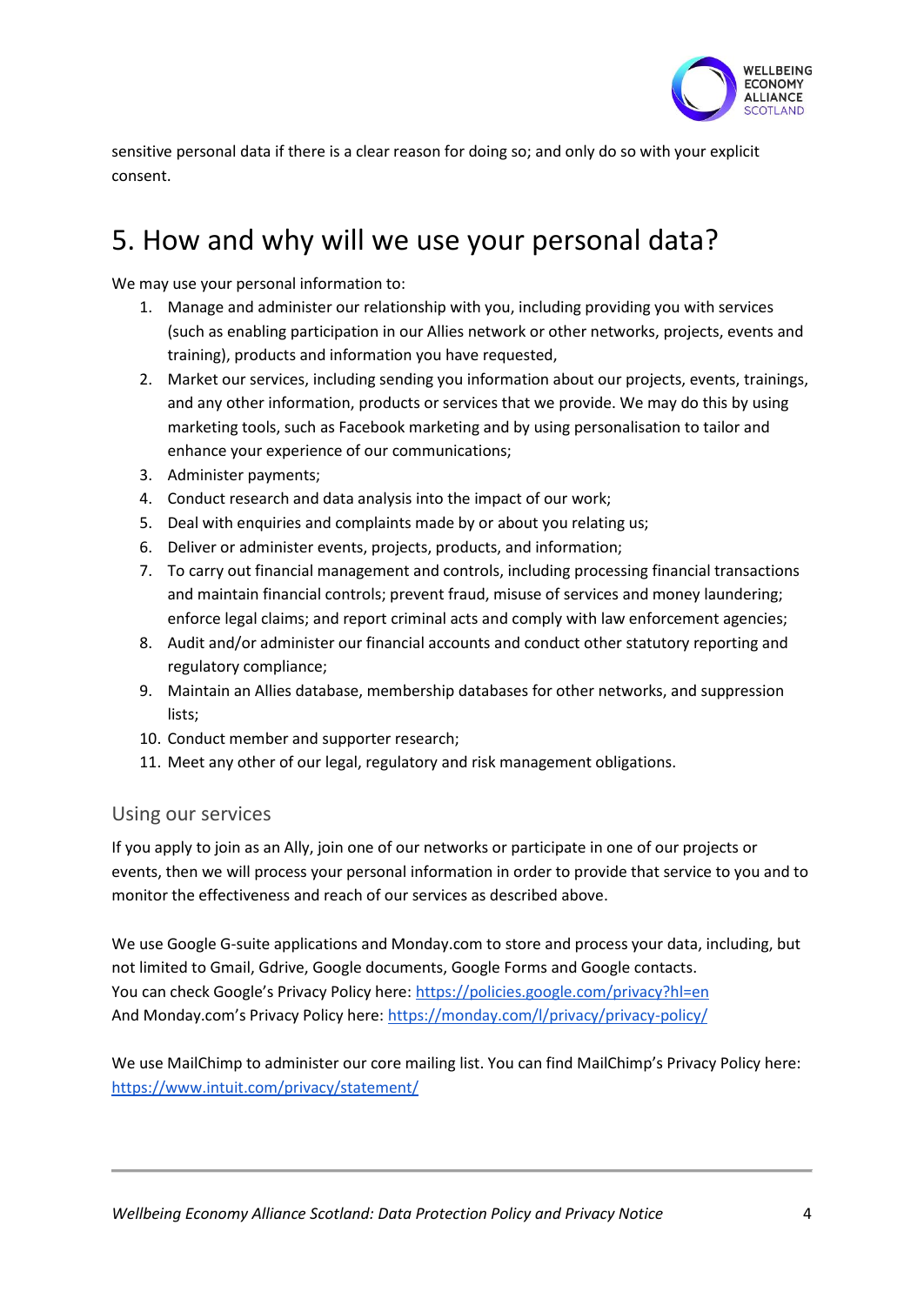

We currently use a Slack channel as our Allies platform. You can find Slack's Privacy Policy here: <https://slack.com/intl/en-gb/trust/privacy/privacy-policy>

For some of our events we use Eventbrite to collect and process the information we need to provide the event. You can check Eventbrite's Privacy Policy here: [https://www.eventbrite.co.uk/support/articles/en\\_US/Troubleshooting/eventbrite-privacy](https://www.eventbrite.co.uk/support/articles/en_US/Troubleshooting/eventbrite-privacy-policy?lg=en_GB)[policy?lg=en\\_GB](https://www.eventbrite.co.uk/support/articles/en_US/Troubleshooting/eventbrite-privacy-policy?lg=en_GB)

**Supporter research:** We may use your personal information to undertake research to gather further information about you from publicly accessible sources (as per clause 1 above). This helps us to get a better understanding of your background, interests and preferences in order to improve our communications and/or interactions with you, to help ensure they are targeted to be relevant and appropriate, and to provide information (sometimes through third parties) about projects and other aspects of our work which we consider may be of interest to you.

**Marketing:** Where you have provided us with your physical address and appropriate consent, we may contact you by post. Where you have provided appropriate consent, we may also contact you by telephone and e-mail, with targeted communications to let you know about our events and/or activities that we consider may be of particular interest, about the work of the company and to ask for donations or other support.

# 6. Lawful processing

We are required to have one or more lawful grounds to process your personal information. We use your personal information on the following bases:

- 1. Personal information is processed on the basis of a data subject's consent
- 2. Personal information is processed on the basis of a contractual relationship
- 3. Personal information is processed on the basis of legal obligations
- 4. Personal information is processed on the basis of legitimate interests

#### (1) Consent

We will ask for your consent to use your information to send you postal or electronic communications such as newsletters and marketing and fundraising emails and if you ever share sensitive personal information with us.

#### (2) Contractual relationships

Most of our interactions are voluntary and not contractual. However, sometimes it will be necessary to process personal information so that we can enter contractual relationships with people. For example, if you apply for employment or to volunteer with us, or if you purchase something from us.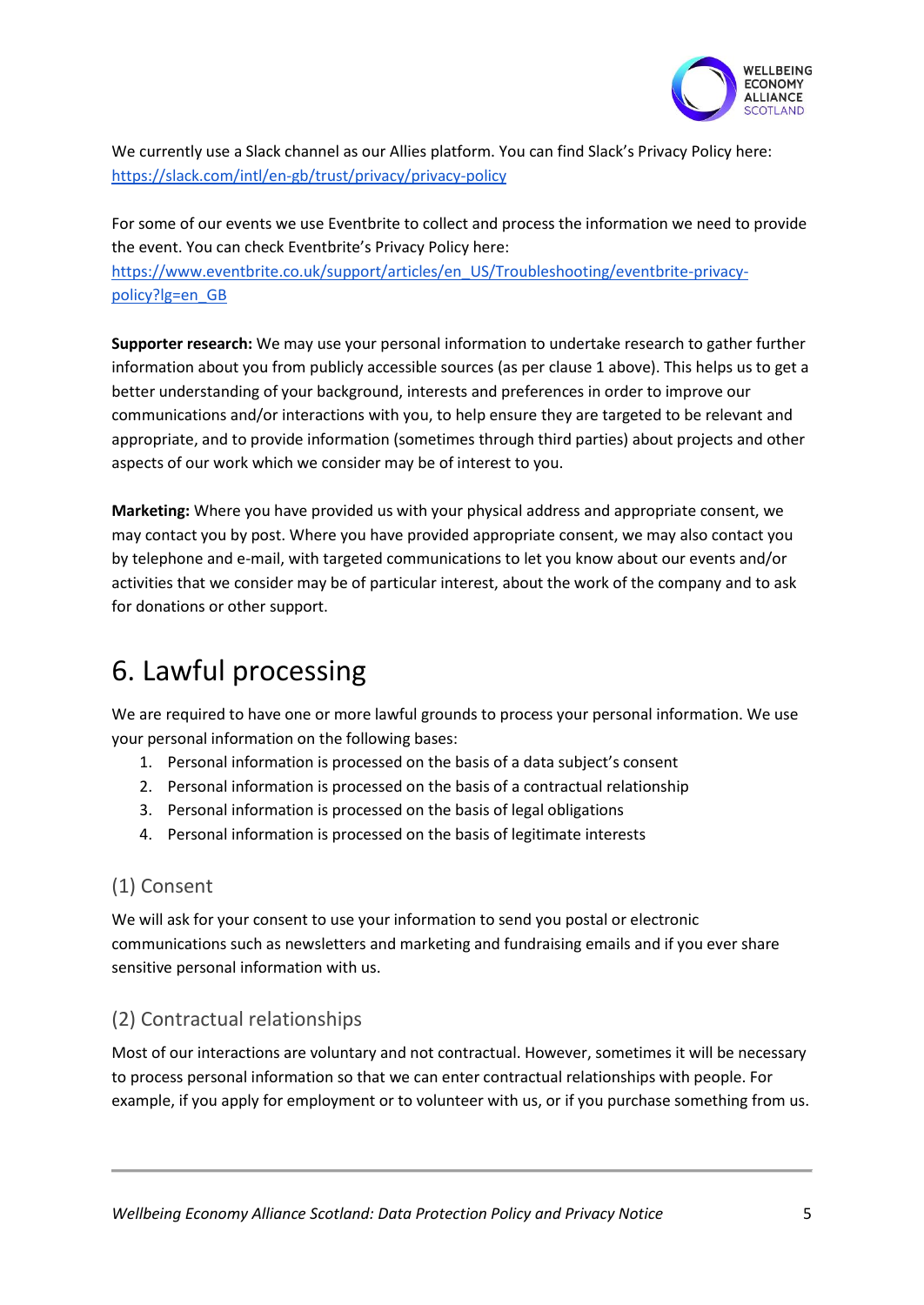

### (3) Legal obligations

Sometimes we will be obliged to process your personal information due to legal obligations which are binding on us. We will only ever do so when strictly necessary.

#### (4) Legitimate interests

Applicable law allows personal information to be collected and used if it is reasonably necessary for our legitimate activities (as long as its use is fair, balanced and does not unduly impact individuals' rights). We will rely on this ground to process your personal data when it is not practical or appropriate to ask for consent.

When we use your personal information, we will consider if it is fair and balanced to do so and if it is within your reasonable expectations. We will balance your rights and our legitimate interests to ensure that we use your personal information in ways that are not unduly intrusive or unfair in other ways.

# 7. Children's data

Our services are not aimed at children and we do not knowingly process data of any person under the age of 18. If we come to discover, or have reason to believe, that you are under 18 and we are holding your personal information, we will delete that information within a reasonable period and withhold our services accordingly.

# 8. Other disclosures

In addition to the disclosures reasonably necessary for the purposes identified elsewhere in this Privacy Notice, we will disclose your information to regulatory and/or government bodies and/or law enforcement agencies upon request only when absolutely necessary to do so in order to satisfy legal obligations which are binding on us.

# 9. Security of and access to your personal data

We endeavour to ensure that there are appropriate and proportionate technical and organisational measures to prevent the loss, destruction, misuse, alteration, unauthorised disclosure or of access to your personal information.

Your information is only accessible by appropriately trained staff and contractors, apart from information you voluntarily share on our Allies' platform (currently a Slack channel). We may also use agencies and/or suppliers to process data on our behalf. We may also merge or partner with other organisations and in so doing transfer and/or acquire personal data.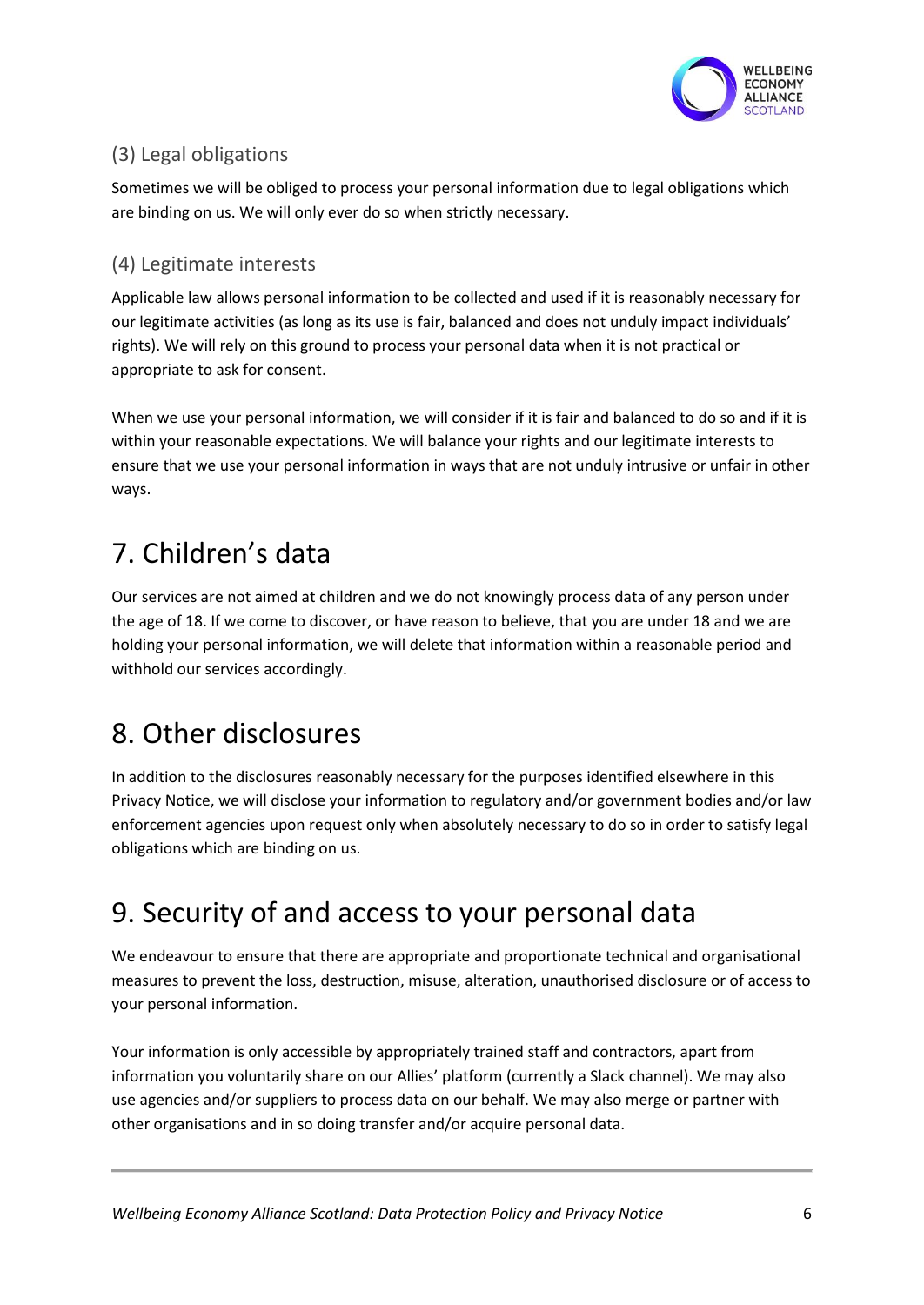

Please note that some countries outside of the EEA have a lower standard of protection for personal data, including lower security requirements and fewer rights for individuals. We may transfer and/or store personal data collected from you to and/or at a destination outside the European Economic Area ("EEA"). Such personal data may be processed by agencies and/or suppliers operating outside the EEA. If we transfer and/or store your personal data outside the EEA we will take reasonable steps to ensure that the recipient implements appropriate measures to protect your personal data.

Otherwise than as set out in this Privacy Notice, we will only ever share your data with your informed consent.

# 10. Your rights

Where we rely on your consent to use your personal information, you have the right to withdraw that consent at any time. This includes the right to ask us to stop using your personal information for direct marketing purposes or to be unsubscribed from our email list at any time. You also have the following rights:

- 1. Right to be informed you have the right to be told how your personal information will be used. This Privacy Notice and other policies and statements used on our website and in our communications are intended to provide you with a clear and transparent description of how your personal information may be used.
- 2. Right of access you can write to us to ask for confirmation of what information we hold on you and to request a copy of that information. Provided we are satisfied that you are entitled to see the information requested and we have successfully confirmed your identity, we will have 30 days to comply.
- 3. Right of erasure you can ask us for your personal information to be deleted from our records. In many cases we would propose to suppress further communications with you, rather than delete it.
- 4. Right of rectification if you believe our records of your personal information are inaccurate, you have the right to ask for those records to be updated.
- 5. Right to restrict processing you have the right to ask for processing of your personal data to be restricted if there is disagreement about its accuracy or legitimate usage.
- 6. Right to data portability to the extent required by the General Data Protection Regulations ("GDPR") where we are processing your personal information (i) under your consent, (ii) because such processing is necessary for the performance of a contract to which you are party or to take steps at your request prior to entering into a contact or (iii) by automated means, you may ask us to provide it to you – or another service provider – in a machinereadable format.

To exercise these rights, please send a description of the personal information in question using the contact details in section 14 below. To unsubscribe from our email lists or remove your data from our Allies'' platform please email [hello@scotland.weall.org](mailto:hello@scotland.weall.org) with your request.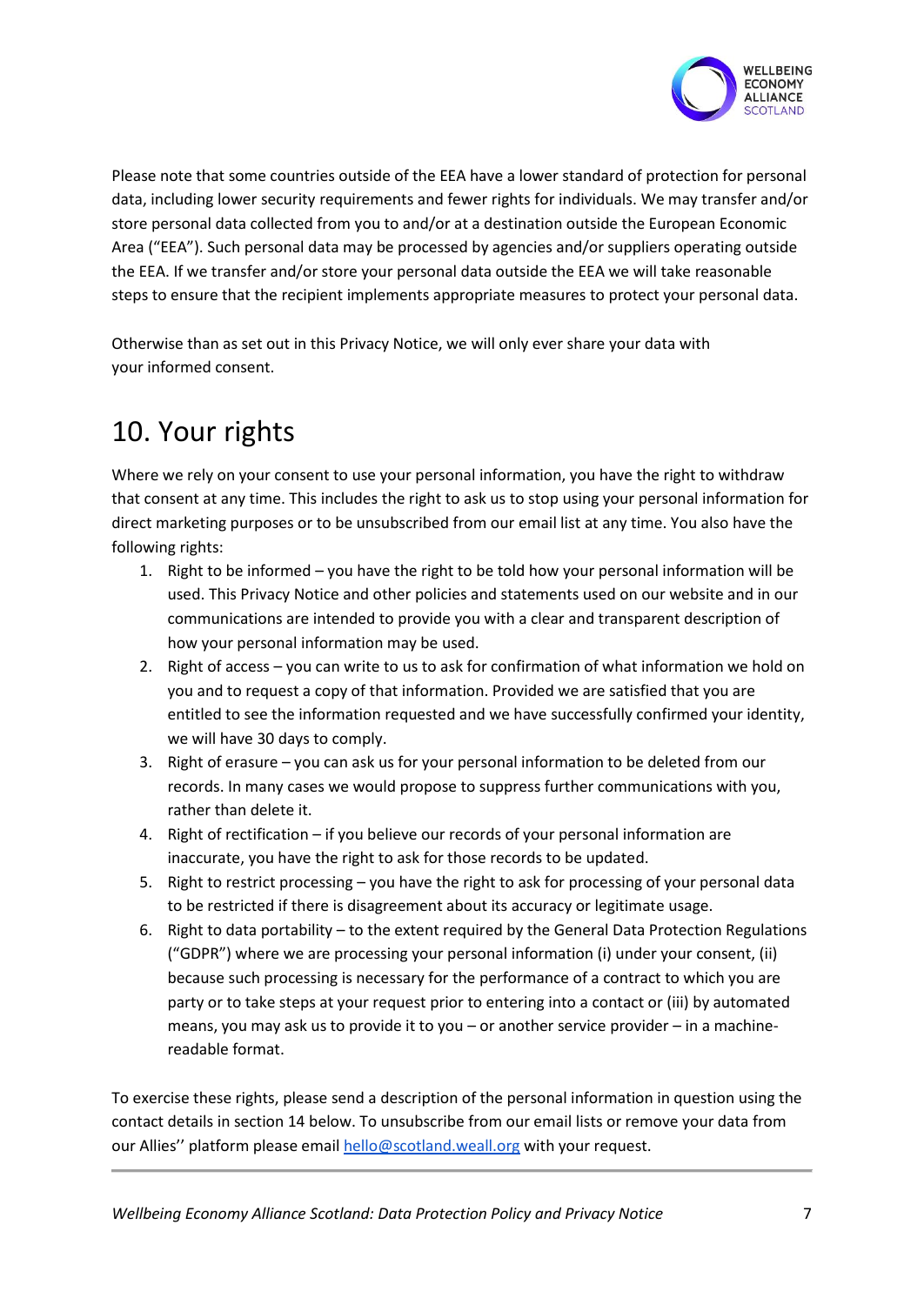

Where we consider that the information with which you have provided us does not enable us to identify the personal information in question, we reserve the right to ask for (i) personal identification and/or (ii) further information.

Please note that some of these rights only apply in limited circumstances. For more information on your rights as a data subject, please consult guidance from the Information Commissioner's Office ("ICO"). – <https://ico.org.uk/for-organisations/guide-to-the-general-data-protection-regulation-gdpr>  $/$ individual-rights $/ -$  or please contact us using the details in section 13 below.

You are further entitled to make a complaint about us or the way we have processed your data to the ICO. For further information on how to exercise this right, please see the guidance at [https://ico.org.uk/for-the-public/personal-information.](https://ico.org.uk/for-the-public/personal-information)

The contact details of the ICO can be found here[: https://ico.org.uk/global/contact-us/.](https://ico.org.uk/global/contact-us/)

### 10. Data retention

In general, unless still required in connection with the purpose(s) for which it was collected and/or is processed, we remove your personal information from our records six years after the date it was collected. However, if before that date (i) your personal information is no longer required in connection with such purpose(s), (ii) we are no longer lawfully entitled to process it or (iii) you validly exercise your right of erasure, we will remove it from our records at the relevant time. In the event that you ask us to stop sending you direct marketing/fundraising/member/other electronic communications, we will keep your name on our internal suppression list to ensure that you are not contacted again.

### 11. Policy amendments

We keep this Privacy Notice under regular review and reserve the right to update it from time-totime by posting an updated version on our website, not least because of changes in applicable law. We recommend that you check this Privacy Notice occasionally to ensure you remain happy with it. We may also notify you of changes to our Privacy Notice by email.

# 12. Updating information

You can check the personal data we hold about you, and ask us to update it where necessary, by emailing us a[t hello@weall.scotland.org.](mailto:hello@weall.scotland.org)